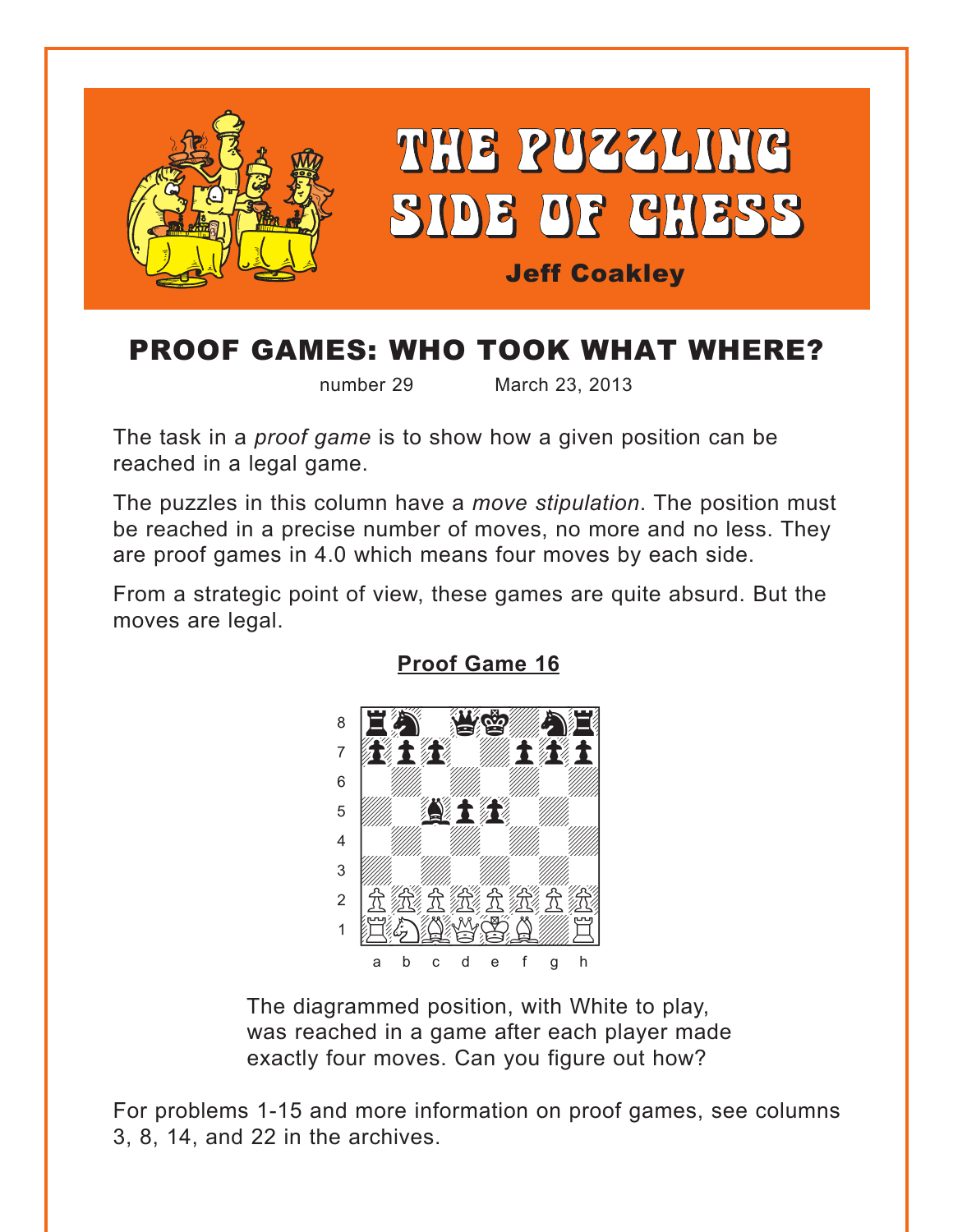<span id="page-1-0"></span>When solving a proof game, it is usually obvious how most of the pieces got to where they are. It is the missing pieces that are hardest to explain. The chess detective's job is to figure out "who took what where".



**Proof Game 17** 

This position was reached after Black's fourth turn. What were the moves?

Our next mystery is known as the "Case of the Misleading Ladykiller".



**Proof Game 18** 

This position was reached after Black's fourth turn. What were the moves?

The Puzzling Side of Chess features proof games every two or three months. Each column concludes with a "synthetic game".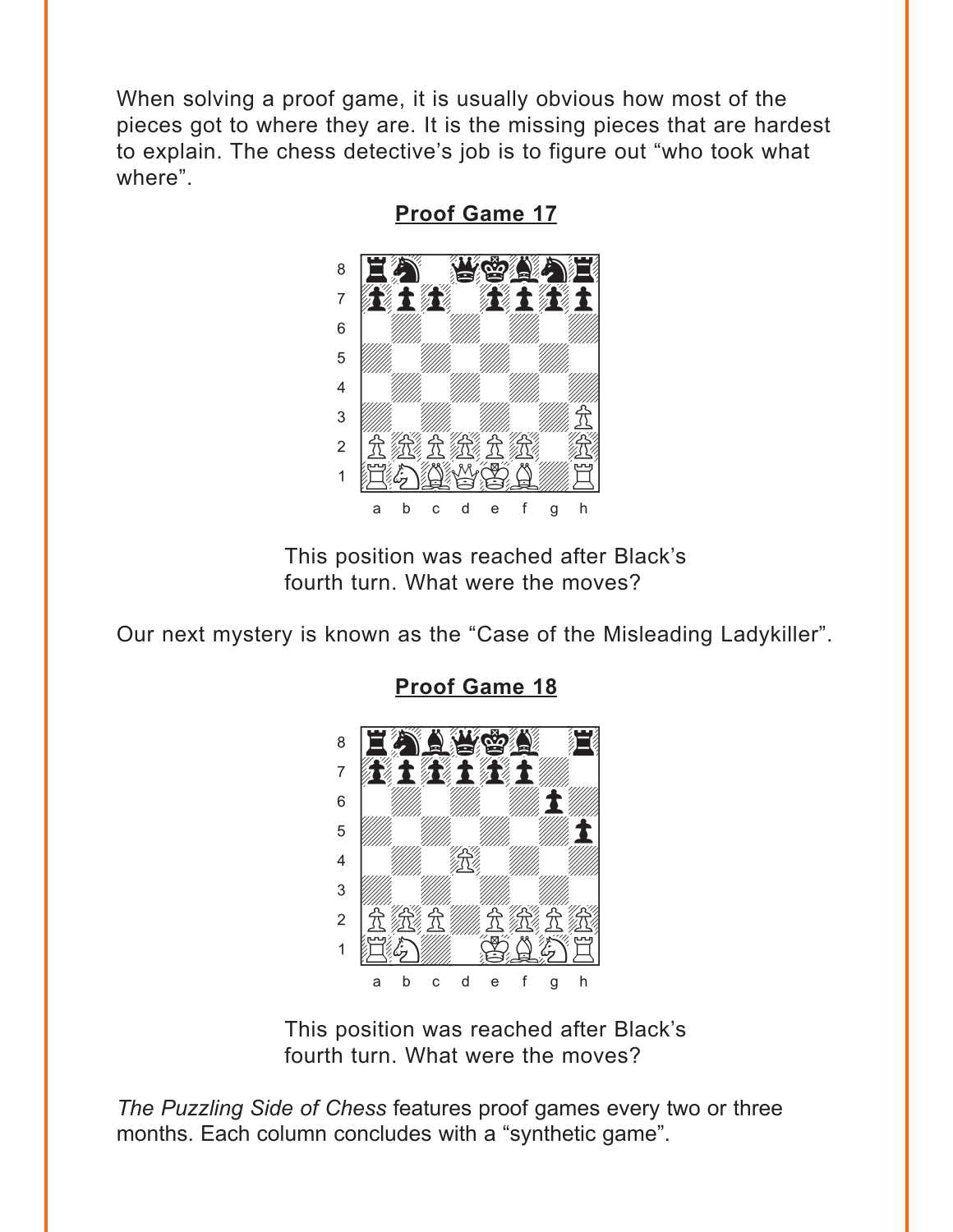<span id="page-2-0"></span>

A synthetic game is similar to a proof game. But instead of finding the move sequence that leads to a given position, the task is to compose a game that ends with a particular move.

A common goal in this kind of puzzle is to mate with a designated piece in the fewest moves. Another goal is to mate with a specific numbered move. Consider 4.Qxf7#. One possible sequence leading to this mate is 1.e4 e5 2.Qh5 Nc6 3.Bc4 Nf6 4.Qxf7#. Unlike proof games, the move sequence in a synthetic game is usually not unique. There are thousands of possible games that end with the brilliant 4.Qxf7#!

The following synthetic game, published in 1866 by Sam Loyd, has a "semi-unique" solution.



## **Synthetic Game 03**

Compose a game that ends with the move 4...d6#.

For synthetic games 1-2, see columns 14 and 22.

Have you thought about entering the Chess Cafe Puzzlers Cup?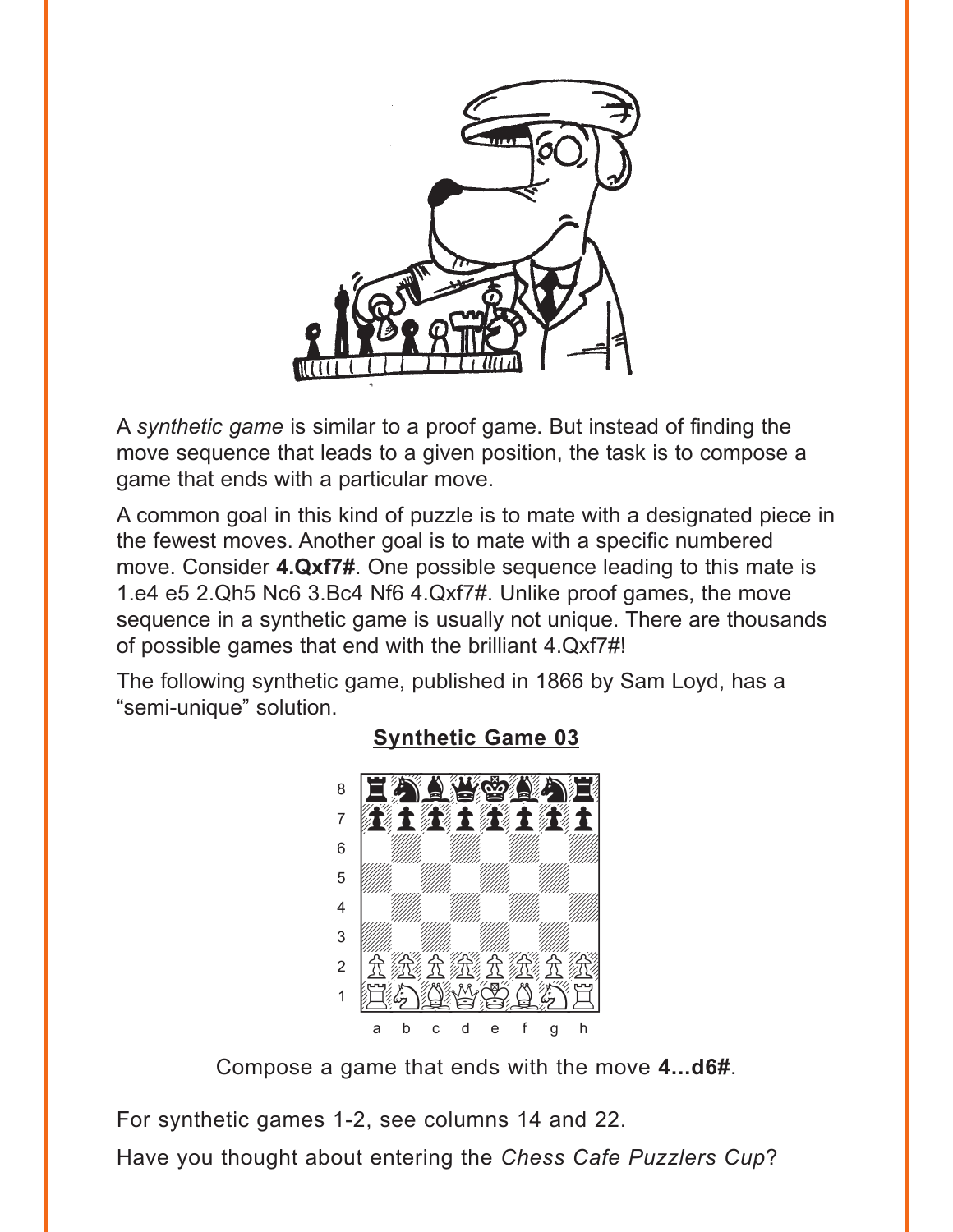## <span id="page-3-0"></span>**SOLUTIONS**

All proof games, except number 18, by J. Coakley. Problem 16 is a ChessCafe.com original (2013). Problem 17 is from Scholar's Mate 113 (2012).

PDF hyperlinks. You can advance to the solution of any puzzle by clicking on the underlined title above the diagram. To return to the puzzle, click on the title above the solution diagram.



**Proof Game 16** 

There are no obvious clues that the missing minor pieces were captured on d7 and c5.



**Proof Game 17** 

1. Nh<sub>3</sub> d<sub>5</sub> 2. Nf4 Bh<sub>3</sub> 3. Nxd<sub>5</sub> Qxd<sub>5</sub> 4. gxh<sub>3</sub> Qd<sub>8</sub>

It's elementary to deduce that the black bishop was captured on h3, but the fate of the white knight is well concealed by the switchback of the black queen.

<sup>1.</sup> Nf3 d5 2. Ne5 Bd7 3. Nxd7 e5 4. Nc5 Bxc5